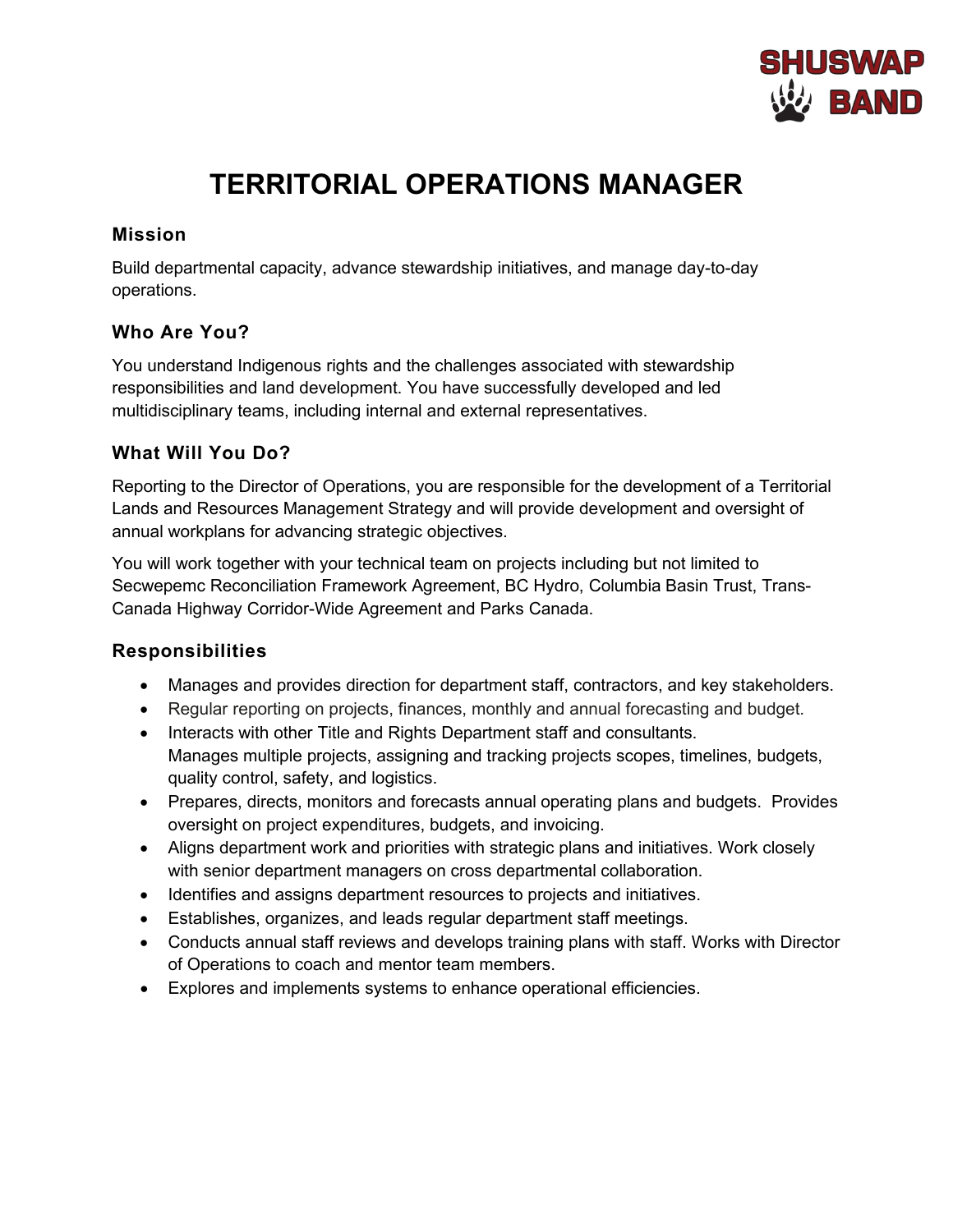

- Negotiates funding agreements.
- Seeks directive and guidance from leadership on stewardship initiatives.
- Performs other related duties as requested by the Director of Operations.

#### **Skills and Abilities**

- Working knowledge of Indigenous rights and challenges associated with stewardship responsibilities and land development/use.
- Understanding of Secwepemc Nation governmental organizational structures and functions and the Shuswap Band community, culture and Secwepemc values.
- Advanced awareness of Indigenous culture, values, and perspectives as it relates to resource management and stewardship.
- Demonstrated ability to develop and lead multidisciplinary teams, including internal and external representatives.
- Proficiency in MS Office software, social media, and public speaking. Project Management software experience.

## **Qualifications**

- Post-secondary education in Business Administration or related field.
- 5 to 10 years management experience in related field of work.
- Leadership experience in Environmental or Lands Stewardship.
- Project Management accreditation or equivalent experience and training is ideal.
- Valid BC driver's license and clean abstract.

#### **Personal Attributes**

- Strong organizational skills and ability to perform and prioritize multiple tasks seamlessly with excellent attention to detail.
- Ability to work collaboratively and effectively with community members, band staff and technical personnel from government agencies and the corporate sector.
- Exceptional communication skills and ability to clearly and professionally articulate both verbally and written.
- Demonstrated proactive approaches to problem-solving with strong decision-making capability.
- Proven ability to manage confidential information with discretion, be adaptable to various competing demands, and demonstrate the highest level of client service and response.